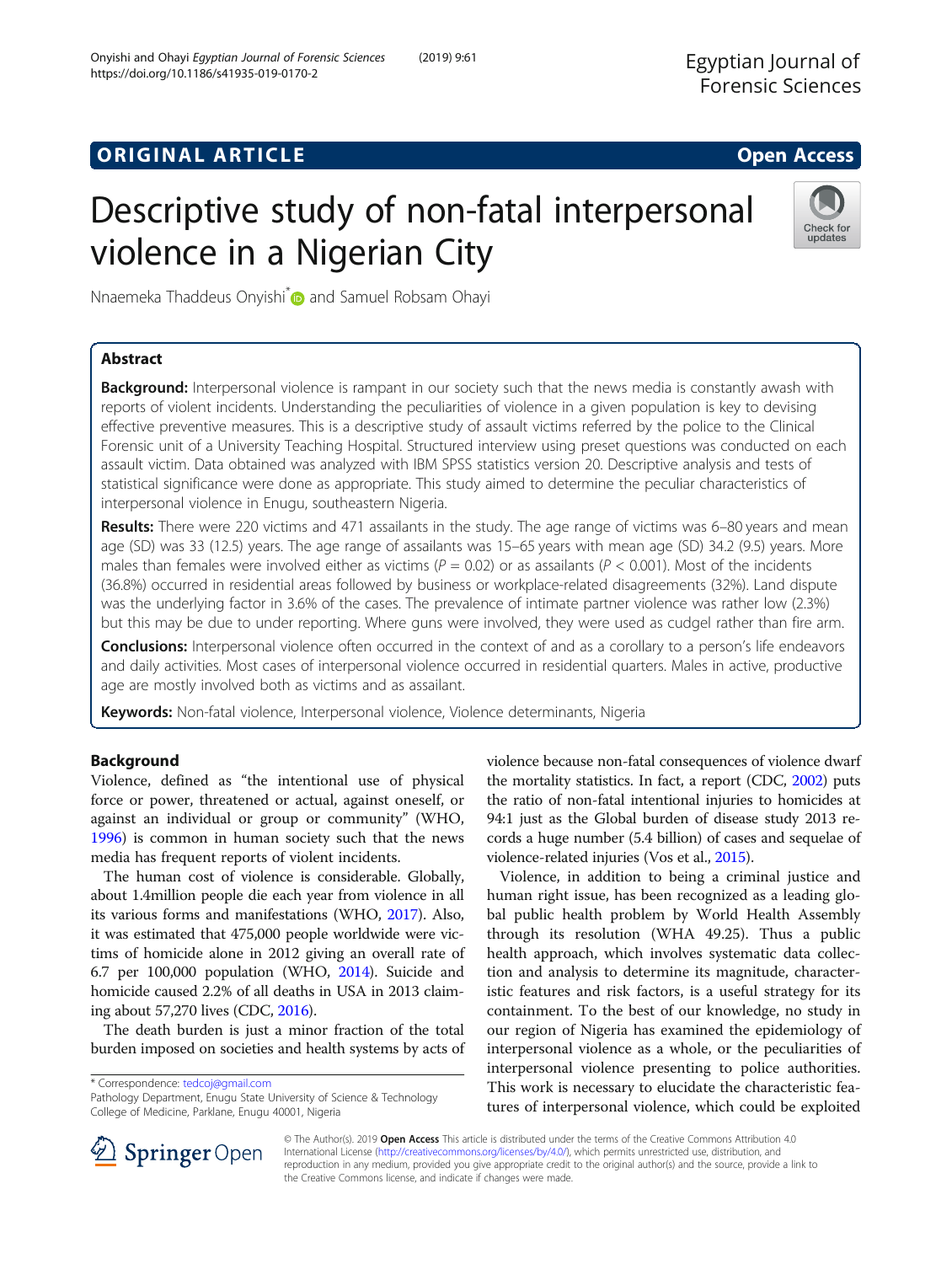in designing a preventive measure. Therefore, this work aimed to determine the demographics, peculiarities and underlying factors related to the phenomenon of interpersonal violence in Enugu southeastern Nigeria.

### Methods

This is a descriptive study in which data was collected through structured interview, using preset questions. The study population comprised of assault victims attending the Forensic Clinic of Enugu State University Teaching Hospital, between November 1, 2013, and October 31, 2014. Enugu is the administrative capital of Enugu state, South Eastern Nigeria. It is home to people from various backgrounds and social strata and has a population of about 2 million people according to 2006 estimates. The Forensic unit is dedicated to the clinical forensic management of assault cases in the city and its environs. Victims are referred to the hospital by the police and they come with police Form D44 which is a medical report component of police case file for assault. At the hospital, victims initially present at the hospital records department where they are registered, issued with hospital case note and then directed to the forensic unit. At the forensic unit, patient's history is taken and patient is examined. Medical opinion to the police about the nature of injury sustained is entered into Form D44. In terms of treatment, the forensic unit offers care for minor wounds as major physical injuries are managed in other medical units. In addition, some victims present with wounds already treated. Victims of sexual assault are managed as per protocol. Data collection was done by doctors at the time of presentation at the forensic unit. The data collected include demographic information, setting and circumstance of violence, time of violence, number of assailants, anatomical location of injury and assault mechanism. Weapons used in the assault were coded as "assault mechanism" and were further classified into "blunt object", "sharp object" or body parts.

Ethical approval was obtained from the hospital ethics committee and informed consent was obtained from patients and for those younger than 18 years, from their parent/guardian.

Data obtained was analyzed with IBM SPSS statistics version 20. Descriptive statistics were run and results generated were presented in frequency tables. Continuous variable was compared with  $t$  tests while categorical variables were analyzed with chi square, Fisher's exact and binomial tests as appropriate.  $\alpha$  value was set at 0.05, but to control for familywise error rate of 9 tests, a Bonferroni corrected  $P$  value of 0.0056 or less was considered statistically significant.

### Results

Two hundred twenty (220) cases or victims of non-fatal interpersonal violence were seen in the period under review. Table 1 shows the age and gender distribution of victims and assailants.

The 220 cases (victims) of assault were perpetrated (attacked) by 471 individuals. The number of assailants per case of assault ranged from 1 to 15 as shown in Table [2.](#page-2-0)

The age of victims ranged from 6 to 80 years with mean (SD) of 33.1(12.4) years. The age range of assailants was 15 to 65 years with mean  $(SD)$  of 34.2(9.5) years. The mean age of male victims was not significantly higher than that of female victims;  $t(218) = 2.13$ ,  $P = 0.03$ . No significant difference existed in the mean age of male and female assailants;  $t(205) = 0.33$ ,  $P =$ 0.75. Paired comparison of single victim single attacker cases ( $n = 145$ ) showed a positive correlation between the age of the victim and that of the corresponding

| Age category<br>(years) |                     | Gender (victims) |             |           | Gender (assailants) |                       |  |
|-------------------------|---------------------|------------------|-------------|-----------|---------------------|-----------------------|--|
|                         | Female<br>Count (%) | Male             | Total       | Female(s) | Male(s)             | Total                 |  |
|                         |                     | Count (%)        | Count (%)   | Count (%) | Count (%)           | Count (%)             |  |
| 10 or less              | 1(0.5)              | 1(0.5)           | 2(0.9)      | 1(0.5)    | 1(0.5)              | 2(0.9)                |  |
| $11 - 20$               | 11(5.0)             | 5(2.3)           | 16(7.3)     | 5(2.3)    | 11(5.2)             | 16(7.5)               |  |
| $21 - 30$               | 39 (17.7)           | 59 (26.8)        | 98 (44.5)   | 17(8.0)   | 76 (35.7)           | 93 (43.7)             |  |
| $31 - 40$               | 27(12.3)            | 27(12.3)         | 54 (24.5)   | 13(6.1)   | 39 (18.3)           | 52 (24.4)             |  |
| $41 - 50$               | 12(5.5)             | 18(8.2)          | 30 (13.6)   | 5(2.3)    | 25(11.7)            | 30(14.1)              |  |
| $51 - 60$               | 3(1.4)              | 8(3.6)           | 11(5.0)     | 3(1.4)    | 8(3.8)              | 11(5.2)               |  |
| $61 - 70$               | 1(0.5)              | 7(3.2)           | 8(3.6)      | 0(0.0)    | 8(3.8)              | 8(3.8)                |  |
| More than 70            | 0(0.0)              | 1(0.5)           | 1(0.5)      | 0(0.0)    | 1(0.5)              | 1(0.5)                |  |
| Total                   | 94 (42.7)           | 126 (57.3)       | 220 (100.0) | 44 (20.7) | 169 (79.3)          | $213^{\circ}$ (100.0) |  |

Table 1 The age and gender for the studied victims and assailants of the studied cases of non-fatal interpersonal violence

\*Each one of the 220 victims reported being attacked by 1 or more assailants. This figure shows the 213 cases or incidents in which there was a single assailant or multiple assailants of the same gender irrespective of the numerical count of the assailants involved in each case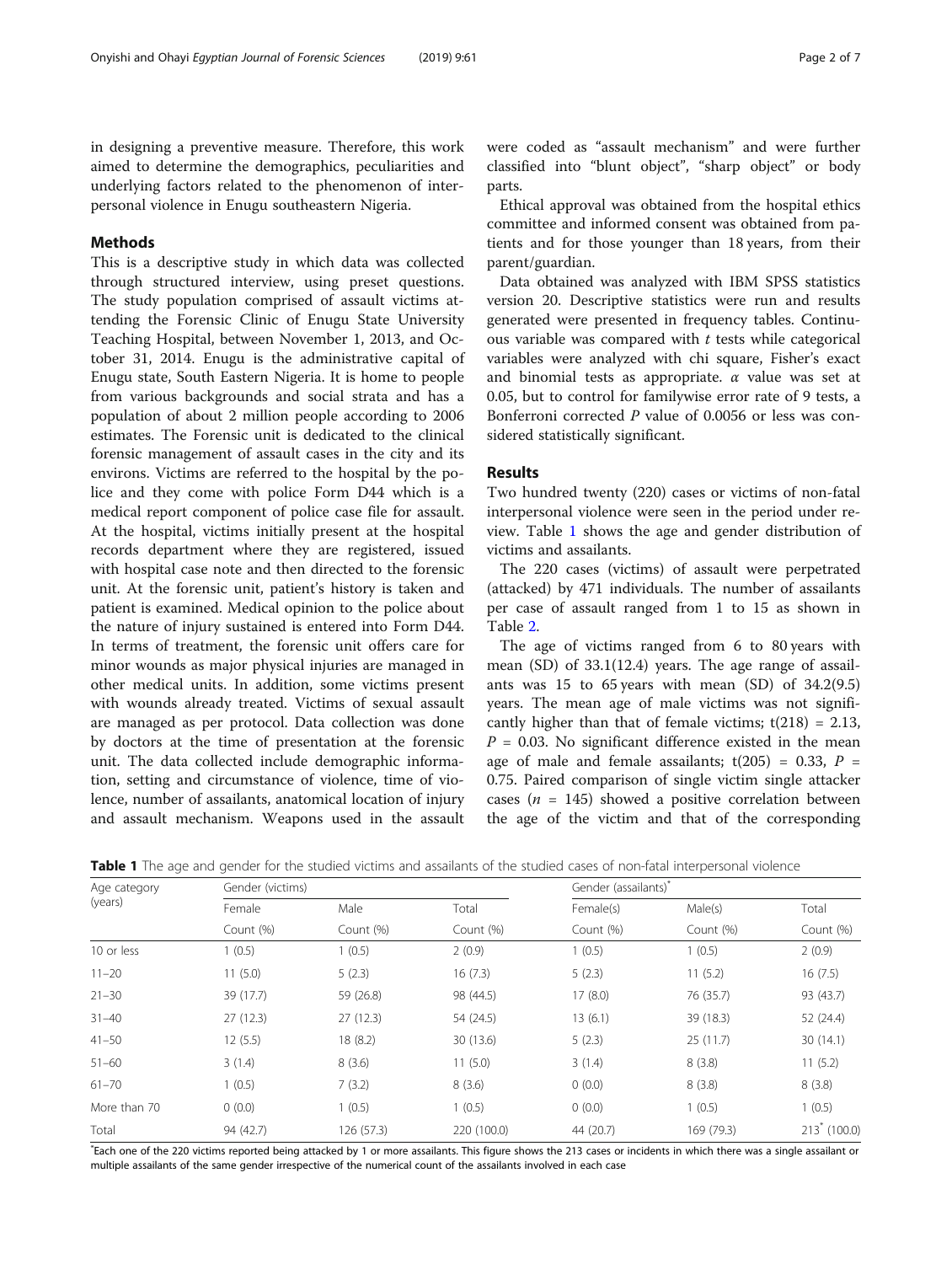<span id="page-2-0"></span>Table 2 The numbers and gender of the assailants in the studied cases of non-fatal interpersonal violence

| Assailants                       |                              | No of cases    |
|----------------------------------|------------------------------|----------------|
| Number of assailants             | assailant                    | 145            |
|                                  | 2 to 5 assailants            | 56             |
|                                  | 6 to 9 assailants            | 12             |
|                                  | More than 10 assailants      | 7              |
|                                  | Total                        | 220            |
| Gender combination of assailants | 1 male assailant             | 109            |
|                                  | 1 female assailant           | 36             |
|                                  | assailant, all males<br>>1   | 59             |
|                                  | assailant, all females<br>>1 | 9              |
|                                  | > 1 assailant, both sexes    | $\overline{7}$ |
|                                  | Total                        | 220            |

attacker( $r = 0.31$ ,  $P = 0.001$ ). Pairwise, the mean age of the victim was not significantly different from that of the attacker (t = 1.00;  $P = 0.32$ ). Significantly more males than females were involved as assailants ( $P < 0.001$ ; one sample Binomial test).Also more males than females were involved as victims ( $P = 0.02$ ; one sample Binomial test)

Table 3 shows the cross tabulation of circumstance of interpersonal violence by victim's gender.

The highest number of interpersonal violence (81/ 220; 36.8%) occurred in residential areas among people who are not relatives but who share the same living quarters. Nearly 32% (71/220) of assault cases occurred in the setting of work- or business-related transactions. Circumstance of assault showed strong

statistical association or relationship with gender of victims  $(x^2 = 34.4; P < 0.001)$ . Also shown in Table 3 is the categorization of cases of assault in line with WHO typology of interpersonal Violence. By this categorization, 24 (10.9%) cases of family violence were reported, 19 (8.6%) of which were violence by non-partner while 5 (2.3%) were cases of intimate partner violence. The wife was the assailant in one case of intimate partner violence while the husband was the assailant in 4 cases. Category of violence showed strong statistical association with gender of victim (Fisher's exact;  $P < 0.001$ ).

Table [4](#page-3-0) shows the mechanism or weapon by which injury was produced. Blunt weapons and body parts were most frequently used as weapon of assault.

Table 3 The circumstance of assault and typology of violence studied according to the gender of the victims of non-fatal interpersonal violence

| Variable*                                  |                    | Gender (victims) |             |             | Test statistic                  |  |
|--------------------------------------------|--------------------|------------------|-------------|-------------|---------------------------------|--|
|                                            |                    | Female           | Male        | Total       |                                 |  |
|                                            |                    | Count (%)        | Count (%)   | Count (%)   |                                 |  |
| Circumstance of assault                    | <b>CRQ</b>         | 53 (56.4)        | 28 (22.2)   | 81 (36.8)   | $\chi^2(5) = 34.4$<br>P < 0.001 |  |
|                                            | <b>BWR</b>         | 17(18.1)         | 53 (42.1)   | 70 (31.8)   |                                 |  |
|                                            | <b>BSE</b>         | 5(5.3)           | 13(10.3)    | 18(8.2)     |                                 |  |
|                                            | <b>FDR</b>         | 12(12.8)         | 10(7.9)     | 22(10.0)    |                                 |  |
|                                            | LD                 | 1(1.1)           | 7(5.60)     | 8(3.6)      |                                 |  |
|                                            | Other <sup>†</sup> | 6(6.4)           | 15(11.9)    | 21(9.5)     |                                 |  |
|                                            | Total              | 94 (100.0)       | 126 (100.0) | 220 (100.0) |                                 |  |
| Categorization of violence by WHO typology | <b>CVA</b>         | 73 (77.7)        | 73 (57.9)   | 146 (66.4)  | Fisher's exact; $P < 0.001$     |  |
|                                            | <b>CVS</b>         | 9(9.6)           | 41 (32.5)   | 50 (22.7)   |                                 |  |
|                                            | <b>IPV</b>         | 4(4.3)           | 1(0.8)      | 5(2.3)      |                                 |  |
|                                            | <b>FVNP</b>        | 8(8.5)           | 11(8.7)     | 19(8.6)     |                                 |  |
|                                            | Total              | 94 (100.0)       | 126 (100.0) | 220 (100.0) |                                 |  |

\*CRQ, conflict in residential quarters; BWR, business and work related; BSE, bars and social events; FDR, family and dating related; LD, land dispute; CVA, community violence by acquaintance; CVS, community violence by stranger; IPV, intimate partner violence; FVNP, family violence by non-partner. <sup>†</sup>School,<br>church, street church, street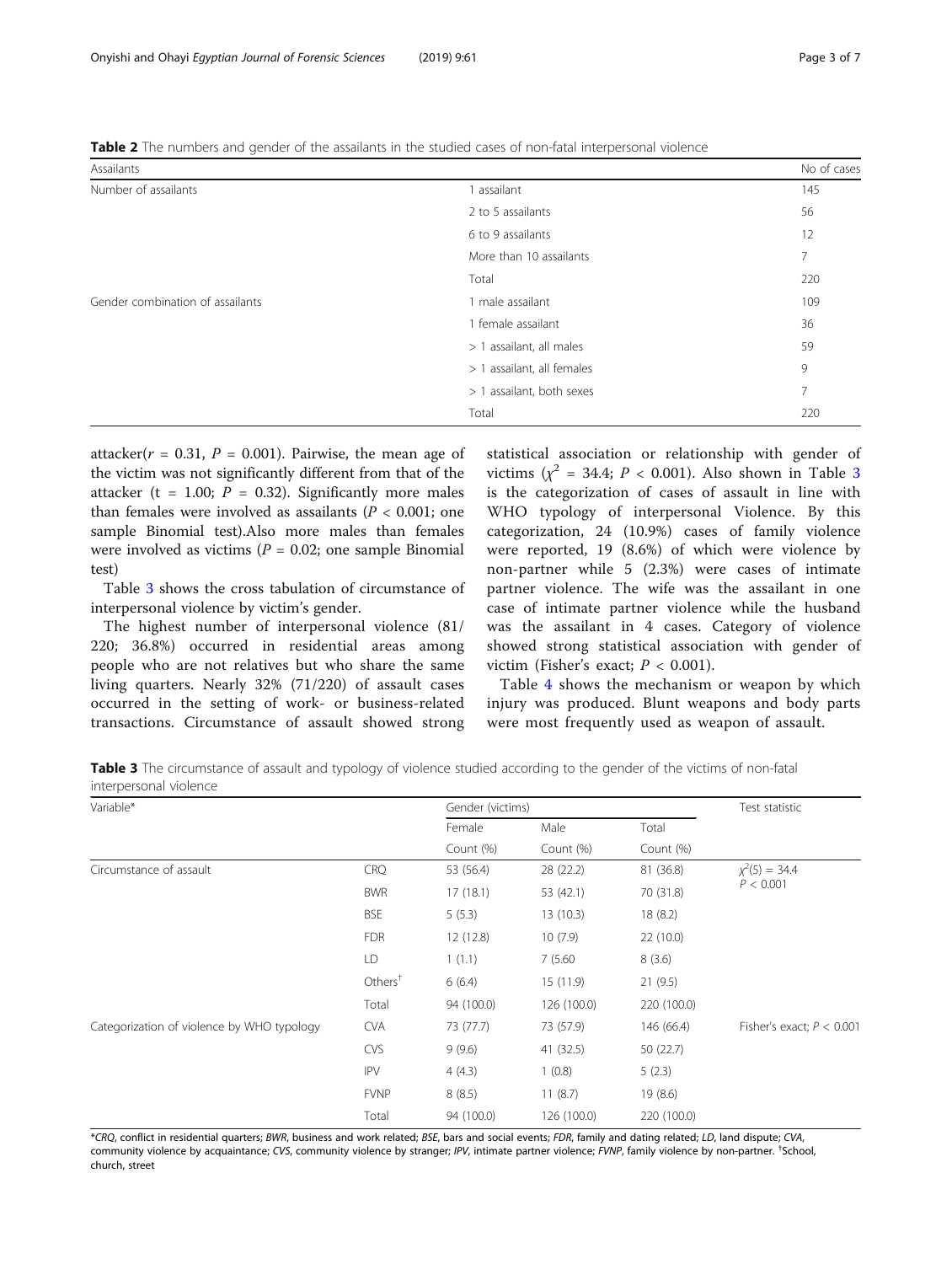| Weapon of        | Gender of assailant(s) |             |             |  |  |
|------------------|------------------------|-------------|-------------|--|--|
| assault          | Female(s)              | Male(s)     | Total       |  |  |
|                  | Count (%)              | Count (%)   | Count (%)   |  |  |
| Sharp weapon     | 4(9.1)                 | 36 (22.1)   | 40 (19.3)   |  |  |
| Blunt weapon     | 15 (34.1)              | 60 (36.8)   | 75 (36.2)   |  |  |
| Body parts       | 19 (43.2)              | 54 (33.1)   | 73 (35.3)   |  |  |
| Glass and bottle | 6(13.6)                | 19 (11.7)   | 25(12.1)    |  |  |
| Gun              | 1(2.3)                 | 6(3.7)      | 7(3.4)      |  |  |
| Others           | 1(2.3)                 | 6(3.7)      | 7(3.4)      |  |  |
| Total            | 44 (100.0)             | 163 (100.0) | 207 (100.0) |  |  |

<span id="page-3-0"></span>Table 4 The mechanism of assault and the assailant's gender in 207 cases of non-fatal interpersonal violence

 $\chi^2$  (6) = 5.946;  $P = 0.43$ 

Table 5 shows the anatomic site and type of injury received by the victims. Craniofacial region followed by the upper limbs were the most frequently injured sites.

### Discussion

The WHO World Report on Violence and Health 2002(Krug et al., [2002\)](#page-5-0) proposed a classification of violence into three broad categories: self-directed violence, interpersonal violence and collective violence. Selfdirected violence, the type of violence that a person inflicts on him or herself, includes suicide, self-abuse and selfmutilation. Interpersonal violence, on the other hand, is inflicted by one person or a small group of persons on another. It is subdivided into family and intimate partner violence, in which the perpetrator is a family member and community violence, which is violence between individuals who are unrelated, who may be friends, acquaintances

Table 5 The site and type of injury in the studied victims of non-fatal interpersonal violence

| Variable                |                  | Frequency      | Percent |
|-------------------------|------------------|----------------|---------|
| Anatomic site of injury | Cranio-facial    | 155            | 54.8%   |
|                         | Upper limb       | 72             | 25.4%   |
|                         | Trunk            | 28             | 9.9%    |
|                         | Lower limb       | 28             | 9.9%    |
|                         | Total            | 283            | 100.0%  |
| Type of injury          | Abrasion         | 36             | 14.4%   |
|                         | Contusion        | 29             | 11.6%   |
|                         | Dental loss      | 8              | 3.2%    |
|                         | Fracture         | $\overline{4}$ | 1.6%    |
|                         | Human bite       | 28             | 11.2%   |
|                         | Incision         | 16             | 6.4%    |
|                         | Laceration       | 80             | 32.0%   |
|                         | Ocular trauma    | 11             | 4.4%    |
|                         | Puncture or stab | 38             | 15.2%   |
|                         | Total            | 250            | 100.0%  |

or strangers. The third of the broad category, collective violence is defined as violence inflicted by organized groups, terrorist organizations and sovereign states in pursuit of social, religious, economic and political agenda (Krug et al., [2002](#page-5-0)). War between nations is included in this category of violence.

The pattern, consequences and manifestations of violence have been found to be different among populations, gender and age groups (WHO, [2014\)](#page-6-0). The current research shows that males constitute majority of victims (53.7%; 126/220) and perpetrators (79.3%; 169/213) of interpersonal violence in Enugu, most notably adult males in second, third decade of life. This is similar to findings from many previous studies (Brennan et al. [2006](#page-5-0); Eni et al[.2009;](#page-5-0) Fothergill and Hashemi, [2008](#page-5-0); Nkombua, [2007](#page-5-0)). However, the 57.3% proportion of male victims found in the present study falls short of the high figures of between 72 and 94% reported in these previous studies, which clearly show that males bear the brunt of interpersonal violence. The work by Okulate ([2005\)](#page-5-0) is unique in its finding of more female victims.

Risk factors for interpersonal violence have been organized into four ecological levels: individual factors, relationship factors, community factors and societal factors (Krug et al., [2002\)](#page-5-0). The consensus presently is that no single factor explains why an individual becomes a victim or a perpetrator of violence. Rather, violence manifests as a result of complex interaction among factors in the four ecological levels (Krug et al., [2002](#page-5-0)). Explanation of sex differences in behavior and aggression and enquiry into why the male gender is a foremost risk factor for interpersonal violence, has been a subject of interest to social scientists (Wood et al. [2002;](#page-6-0) Archer, [2004](#page-5-0)). Authorities in Psychology have advanced theories and elaborated research evidence that highlight Sexual behavior, reproductive competition, neuro-hormonal factors, gender constructs and cultural expectations as underlying factors of sex difference in aggression and violence (Archer, [2004\)](#page-5-0). In our society as in many others, the cultural expectation of the male role borders on machismo. The male is expected to "stand up and fight."

In Enugu, interpersonal violence cases reported to the police authorities usually happened between two individuals. Sixty six percent (145/220) of the victims in this study were found to have been assailed by one person. This agrees with a report from UK, which noted that 62% of 24,660 cases of interpersonal violence were perpetrated by a single person attacker (Brennan et al., [2006](#page-5-0)). However, as a pointer to variable manifestations of violence in different populations, Okulate([2005\)](#page-5-0) reported that community violence in Port-Harcourt involved a group of young persons, often strangers and mostly operating in gangs (Okulate, [2005\)](#page-5-0).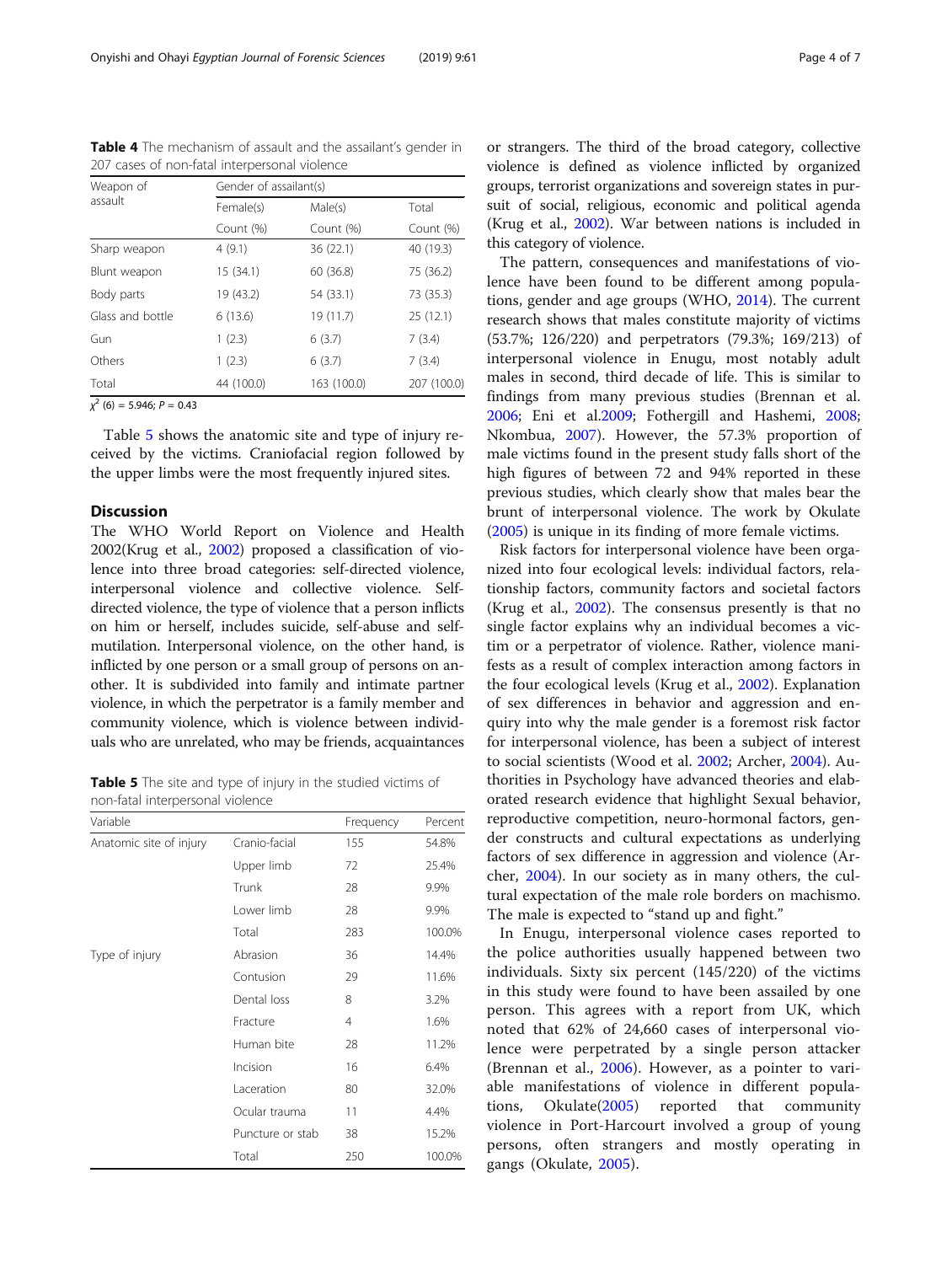The distribution of cases and the settings in which interpersonal violence occurred as found in this study are quite instructive. Conflict in residential quarters accounted for the highest number(36.8%) of cases of interpersonal violence followed by disagreement during work- or business-related transactions (31.8%).This pattern highlights a yet to be reported promoter of interpersonal violence in Nigerian cities—inadequate housing. Even though housing had been identified as a risk factor for interpersonal violence (Krug et al., [2002](#page-5-0); Rosenberg et al. [2006\)](#page-5-0), it seems the precise way in which it contributes to violence varies with respect to categories of violence and populations of people. For instance, Michael Yonas et al. ([2007](#page-6-0)) identified vacant housing together with lack of employment opportunities, paucity of local businesses, inadequate trash management and poor street lighting as neighborhood level factors which promote youth violence in some areas of Baltimore city. In their study, vacant and dilapidated housing in the neighborhood was identified as clandestine rendezvous for illicit drug use and free space for stashing and selling of guns, thus fueling youth and street violence in the com-munities in question (Yonas et al., [2007](#page-6-0)). Street violence constituted a minor proportion of cases seen in the present study and housing as a contributing factor to violence does so in the context of inadequacy and concomitant overcrowding. Housing deficits in Nigerian cities as a result of rapid urbanization has long been documented (Abiodun, [1976](#page-5-0)). More recently, the World Bank estimates Nigeria has a housing shortfall of 17million units (Parby et al.[2015\)](#page-5-0).The large mass of people who throng the urban cities in search of employment live mostly in rented apartments in which multiple households are accommodated in one dwelling or compound. In this housing arrangement, unrelated families and individuals are compelled to share housing facilities and appurtenances. Our study shows that interpersonal conflict often arose in this setting sometimes over matters as trivial as use of clothesline. It seems the prevailing tenement system in our urban city creates the milieu for a good number of reported cases of interpersonal violence and so eradication of this form of interpersonal violence would require provision of adequate housing.

One other insight from our data is the idea of interpersonal violence as a corollary to individual's socio-cultural roles, daily circumstances and life endeavors. This is seen in our finding of strong statistical association between victim's gender and circumstance or categories of violence. In our society, males and females have different roles and preoccupations. Traditionally, females are home keepers while men are expected to work and fend for their families. Thus, violence in residential quarters was mostly a female problem while business and work-related violence was found more common in males. In addition, women do not traditionally own land in our society so landrelated violence was, in our study, found to be predominantly a male issue.

The low figure (2.3%) of intimate partner violence recorded in this study stands in sharp contrast to findings in recent community surveys, and is most likely due to underreporting of this category of violence to the police. Ezeudu et al. ([2019\)](#page-5-0) reported 43.7% prevalence of intimate partner violence one year before pregnancy, in 702 women attending antenatal clinics in Enugu State. Similarly a survey of 300 women in south western Nigeria reported everexperienced spousal violence prevalence rate of 47.3% and spousal violence prevalence rate of 32% in the 12 months preceding the survey (Akinsanya and Odusina, [2012\)](#page-5-0). In another study, Anolue and Uzoma ( [2017\)](#page-5-0) found a prevalence of 56% among 682 women surveyed in a community setting. There are cultural and societal norms which dissuade partners in abusive relationship from reporting to police and legal authorities. For this type of violence to be curtailed, a program designed to encourage victims of domestic violence to report is needed. Such program should include divesting the framework for receiving complaints of domestic violence from the Police authorities whose operational procedure in Nigeria can be quite harrowing for both victim and assailant. In addition, introduction of a standardized protocol could streamline and improve evidence gathering as well as health management of victims of sexual violence (Zerbo [2018\)](#page-6-0).

This study also shows that cranio-facial region received the most injuries in interpersonal violence. This may be due to the fact of its exposure and accessibility. We also found frequent injuries to the upper limbs. This is not surprising given that the upper limb is, by reflex, deployed in defense during assaults.

Objects deployed as weapons of assault included bottles, wood, workman tools, knife and gun. A motley of other objects such as razor blade, metal keys, hot pressing iron, elephant tusk, pestle and leather belt were also used. Body parts were readily used. The array of weapons suggest that most times, whatever object was handy in the heat of conflict became a weapon of assault. Guns were only involved in seven of the incidents and on these occasions, they were rather used as bludgeons (gun whipping) instead of firearms. This suggests some restraints and reluctance to kill in some of these incidents. Few private individuals own guns in Nigeria, as gun ownership requires strict licensing process.

Regarding the type of injury sustained, 32% frequency of laceration seen in our study is less than 41% reported by Nkombua ( [2007](#page-5-0)) but more than 16% frequency in the study by Brink et al. [\(1998\)](#page-5-0) who also observed that "pattern of assault injuries may differ between countries and communities due to cultural and social factors and tradition." In addition, more than 70% of the weapon or mechanism of assault in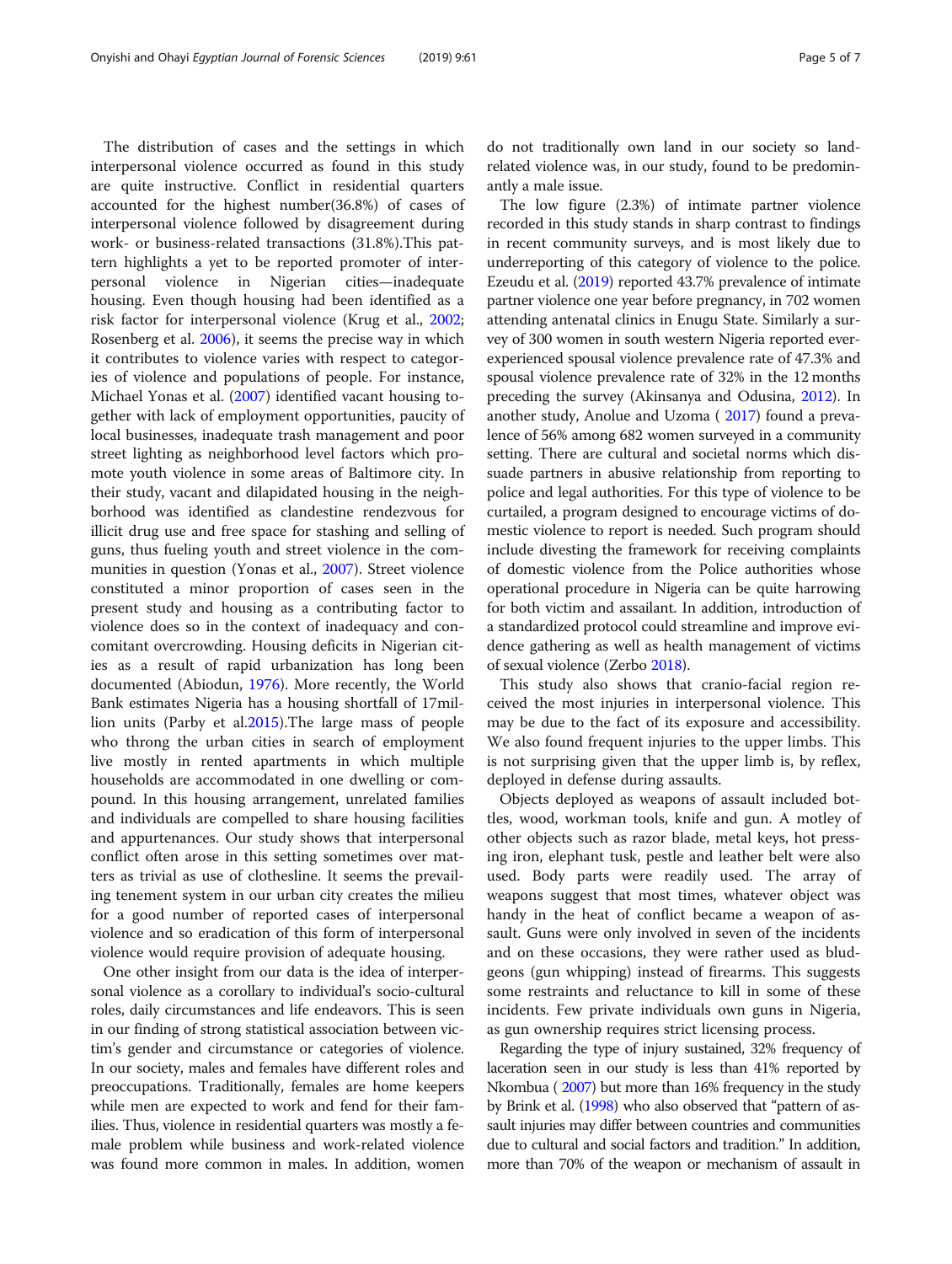<span id="page-5-0"></span>our study had capacity for inflicting only blunt injuries and this may explain the level of laceration seen in our study.

All subjects in this study were referred to us by the police and this could have introduced some form of bias and limited the number and spectrum of interpersonal violence seen in this study. Many people in Nigeria are overly cautious of dealing with the police authorities because of the difficulties of making a case. This fact was very much demonstrated by Olasoji and colleagues in a study comparing the rate of reporting of assault cases to the police authorities and to the Accident and Emergency unit of a university teaching hospital in Maiduguri, Nigeria. In their study, 58% of the cases presenting at the accident and emergency reported to the police while 42% preferred not to involve the police. In addition, only 41% of cases reported to the police were captured in police records (Olasoji et al. 2005).

Violence is a legal and criminal justice issue as well as a public health concern. Confronting violence with the public health approach requires epidemiological studies to determine the major risk factors and priorities for action.

## Conclusion

This study has revealed some facets of interpersonal violence peculiar to our society and which hitherto, have not been reported and which could be of use in a future preventive effort. Conflicts among tenants in residential quarters accounted for the highest number of cases of interpersonal violence followed by disagreement during work- or business-related transactions. Males in active, productive age are mostly involved both as victims and as perpetrators of interpersonal violence. Circumstances and categories of violence showed strong statistical association with gender of victim. Interpersonal violence often occurred in the context of and as a corollary to a person's life endeavors and daily activities.

#### Abbreviations

CDC: Center for Disease Control; SD: Standard deviation; WHO: World Health Organization

#### Acknowledgements

Not applicable

#### Authors' contributions

NTO and SRO conceived and designed the study. OSR oversaw data acquisition. NTO analyzed and interpreted the data. NTO and SRO drafted sections of the manuscript and critically revised and approved the final version for publication. Both authors read and approved the final manuscript.

#### Funding

The authors declare that the research was self-funded.

#### Availability of data and materials

The dataset generated and analyzed during the current study are available in the Mendeley repository, [[https://data.mendeley.com/datasets/4vpychsvvk/](https://data.mendeley.com/datasets/4vpychsvvk/draft?a=93dbadad-a75b-499e-a397-667401d64e2a) [draft?a=93dbadad-a75b-499e-a397-667401d64e2a.](https://data.mendeley.com/datasets/4vpychsvvk/draft?a=93dbadad-a75b-499e-a397-667401d64e2a)

In addition, the dataset used and analyzed during the current study are available from the corresponding author on reasonable request.

#### Ethics approval and consent to participate

This study was approved by the ethics committee of Enugu State University Teaching Hospital Parklane. Informed consent was obtained from all study participants

#### Consent for publication

Not applicable

#### Competing interests

The authors declare that they have no competing interests.

#### Received: 15 May 2019 Accepted: 24 October 2019 Published online: 02 December 2019

#### References

- Abiodun J (1976) Housing problems in Nigerian cities. Town Plann Rev 47:339– 347
- Akinsanya AO, Odusina EK (2012) Spousal violence in Southwest Nigeria: prevalence and correlates. J Women's Health Care 01:1–8. [https://doi.org/10.](https://doi.org/10.4172/2167-0420.1000110) [4172/2167-0420.1000110](https://doi.org/10.4172/2167-0420.1000110)
- Anolue F, Uzoma O (2017) Intimate partner violence: prevalence, contributing factors and spectrum among married couples in Southeast Nigeria. Int J Reprod Contracept Obstet Gynecol 6:3748–3753. [https://doi.org/10.18203/](https://doi.org/10.18203/2320-1770.ijrcog20174019) [2320-1770.ijrcog20174019](https://doi.org/10.18203/2320-1770.ijrcog20174019)
- Archer J (2004) Sex differences in aggression in real-world settings: a metaanalytic review. Rev Gen Psychol 8:291–322
- Brennan IR, Moore SC, Shepherd JP (2006) Non-firearm weapon use and injury severity: priorities for prevention. Injury Prevention 12:395–399. [https://doi.](https://doi.org/10.1136/ip.2006.011858) [org/10.1136/ip.2006.011858](https://doi.org/10.1136/ip.2006.011858)
- Brink O, Vesterby A, Jensen J (1998) Pattern of injuries due to interpersonal violence. Injury 29:705–709
- CDC (2002) Nonfatal physical assault − related injuries treated in hospital emergency departments—United States 2000. MMWR Weekly 51:460–463 CDC (2016) Deaths: final data for 2013. Natl Vital Stat Rep 64(2):1–18
- Eni U, Na'aya H, Musa A, Lawan M, Chinda J (2009) An audit of non-fatal assault injuries treated in Federal Medical Center (FMC), Nguru, north east Nigeria. Nigerian J Med 18:168–171
- Ezeudu CC, Onoja A, Waziri NE, Oladimeji A et al (2019) Prevalence and correlates of intimate partner violence, before and during pregnancy among attendees of maternal and child health services, Enugu, Nigeria\_ Mixed method approach, January 2015. Pan Afr Med J 32(Supp 1):14. [https://doi.org/10.](https://doi.org/10.11604/pamj.supp.2019.32.1.13287) [11604/pamj.supp.2019.32.1.13287](https://doi.org/10.11604/pamj.supp.2019.32.1.13287)
- Fothergill NJ, Hashemi K (2008) A prospective study of assault victims attending a suburban A&E department.Emergency Medicine Journal 7: 172–177. <https://doi.org/10.1136/emj.7.3.172>
- Krug EG, Dahlberg LL, Mercy JA, Zwi AB, Lozano R (2002) World report on violence and health. World Health Organization, Geneva. [https://doi.org/10.](https://doi.org/10.1136/ip.9.1.93) [1136/ip.9.1.93](https://doi.org/10.1136/ip.9.1.93)
- Nkombua L (2007) Pattern of injuries suffered by patients treated for alleged assault at Witbank General Hospital, Mpumalanga. South Afr Family Pract 49: 14a–14d. <https://doi.org/10.1080/20786204.2007.10873650>
- Okulate GT (2005) Interpersonal violence cases reported to the police: a Nigerian study. Journal of Interpersonal Violence 20:1598–1610. [https://doi.org/10.](https://doi.org/10.1177/0886260505280348) [1177/0886260505280348](https://doi.org/10.1177/0886260505280348)
- Olasoji HO, Tahir A, Na'Aya U (2005) Assault cases in Maiduguri metropolis: a comparative study of police and accident and emergency units' records. Niger Postgrad Med J 12:286–288
- Parby JI, Lozano GN, Mason D, Lall SV et al. (2015) Stocktaking of the housing sector in Sub-Saharan Africa : challenges and opportunities (Vol. 2) : main report .World bank Washington DC.
- Rosenberg M, Butchart A, Mercy J et al (2006) Interpersonal violence. In: Brennan J, Jamison DT (eds) Disease control priorities in developing countries. World Bank, Washington DC
- Vos T, Barber RM, Bell B, Bertozzi-Villa A et al (2015) Global, regional, and national incidence, prevalence, and years lived with disability for 301 acute and chronic diseases and injuries in 188 countries, 1990-2013: a systematic analysis for the Global Burden of Disease Study 2013. Lancet 386:743–800